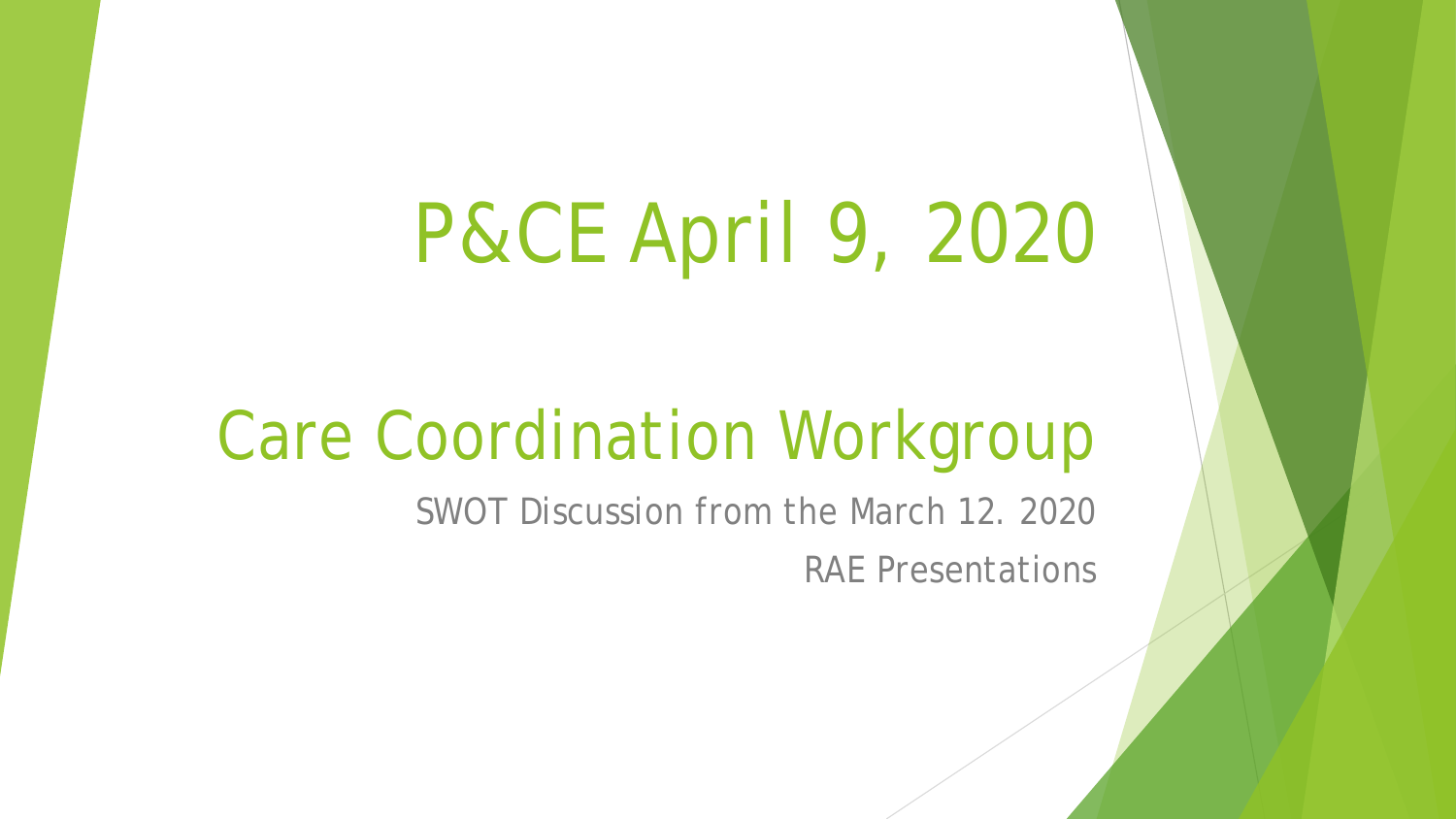#### Care Coordination Workgroup

- Purpose for todays brief discussion:
	- ▶ Listen to the feedback of the **Provider and Community Engagement Subcommittee** regarding the RAE's March Presentation: Strengths, Weakness, Opportunities and Threats
		- ▶ Subcommittee "What is your top priority in each area?"
	- ▶ Workgroup we will take the feedback and look and determine what couple items that we would like to make a recommendation based on the feedback and our assessment to work-on. The final recommendations and information gathered will be resubmitted to the Subcommittee for edits and submission to the State PIAC.
- Instructions- we have about 30 minutes so Subcommittee members as your name is called provide your top couple things in the SWOT and what your number one priority would be.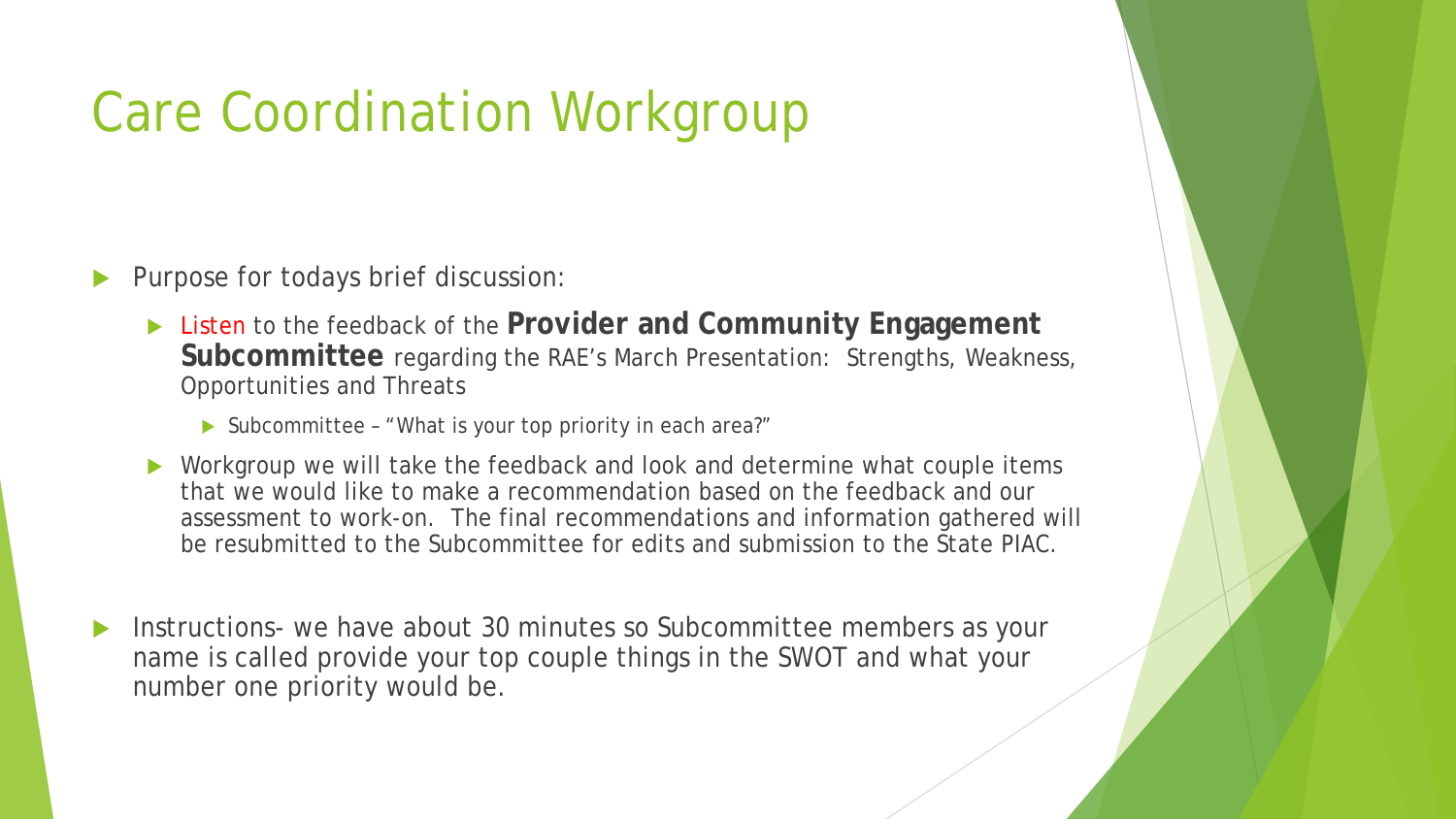#### SWOT

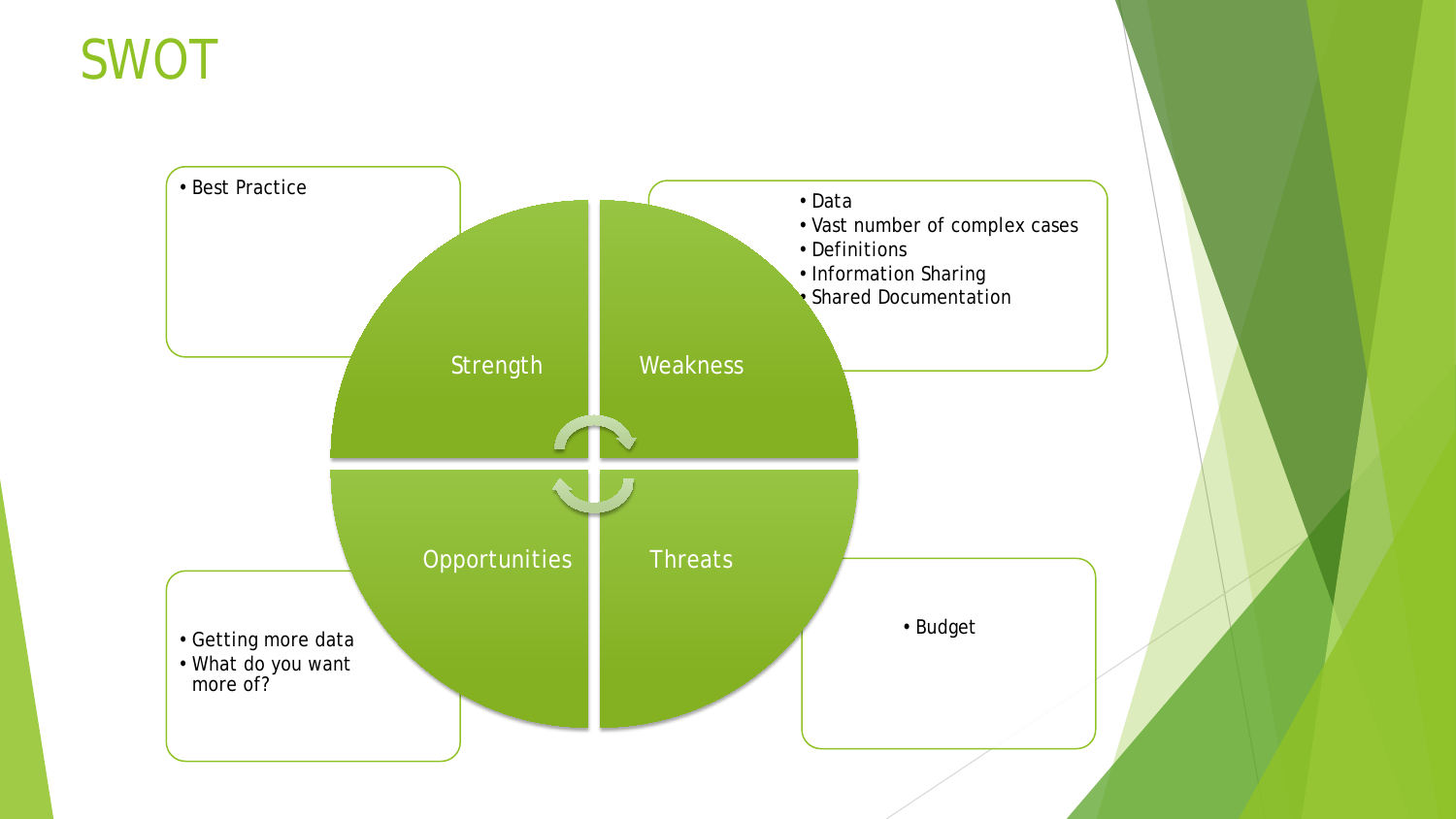## **Strengths**

- Combination Community Care Coordinators Integrated teams Community **Agencies**
- Diverse group of Care Managers, care manager expertise in different populations -Dedicated to assisting members improve quality of life
- Pyramid Model of CM
- State Complex Members Identified
- Person-Centered meets members where they are
- Collaboration to avoid duplication, team based, health neighborhood
- Social and Medical Resource Linkage
- Home visits, PCP visits, Specialist visits with members
- Continuum of CM telephonic clinic based visits home visits
- Assessments physical , behavioral health, environment, social determinants
- Integration of CM
- Culturally sensitive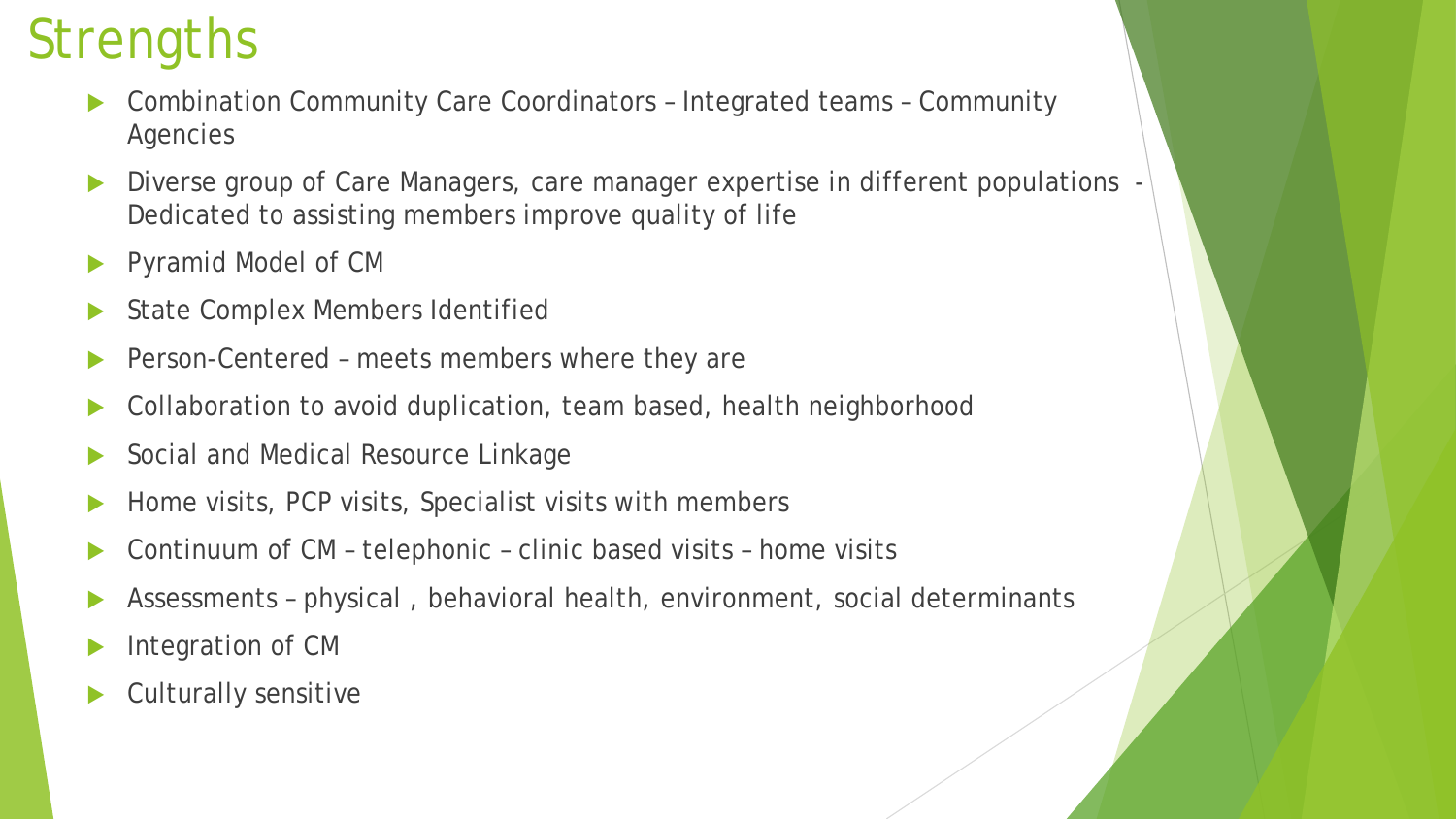#### Weakness

- Data sharing timely
- Disease focused CM (growing)

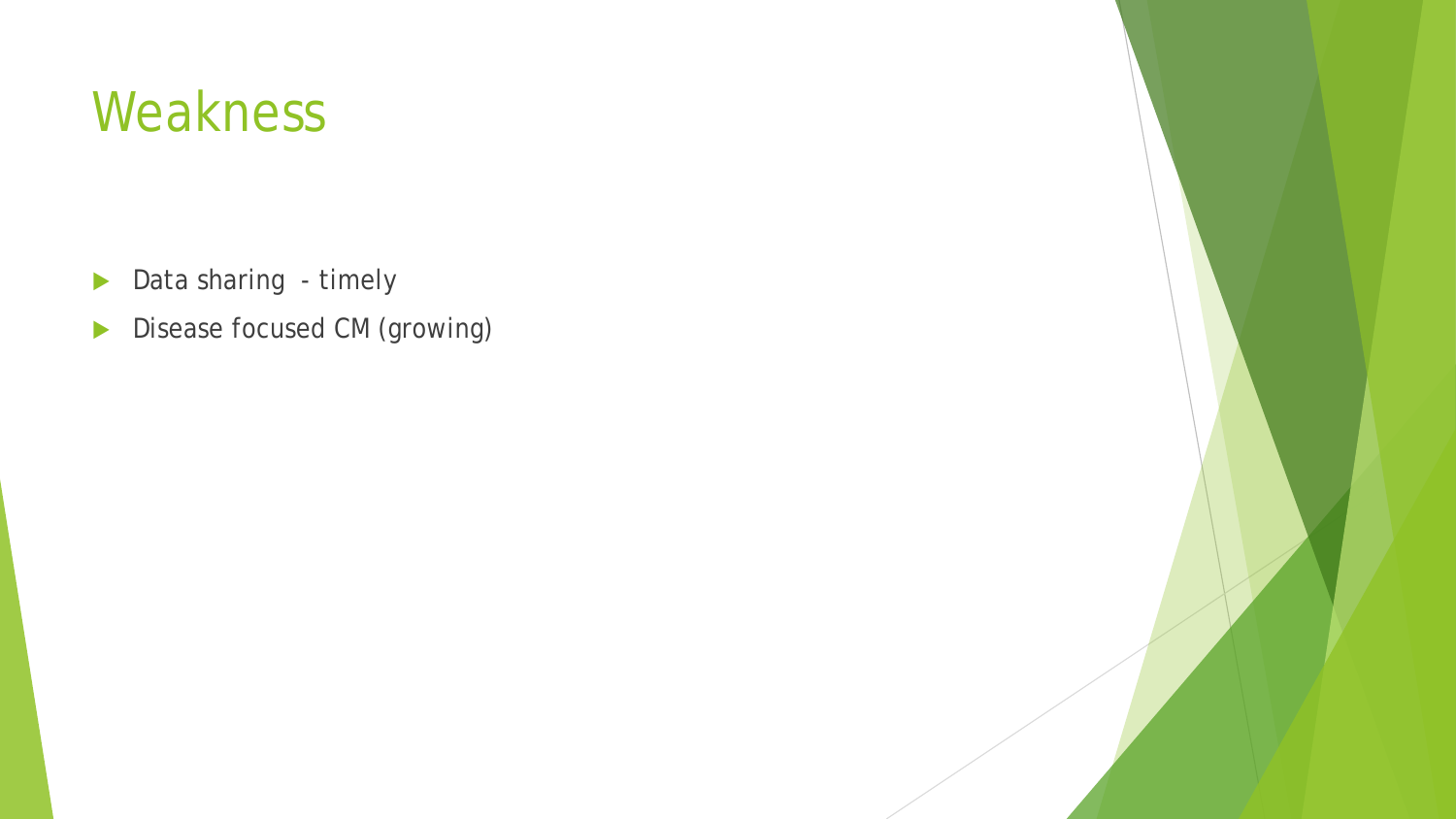## **Opportunities**

- Development of Centers of Excellence
- Expansion of Tele-health
- Assigning CM in hospitals and EDs and Behavioral Health Facilities
- Specific Clinical Registries
- DOC transitions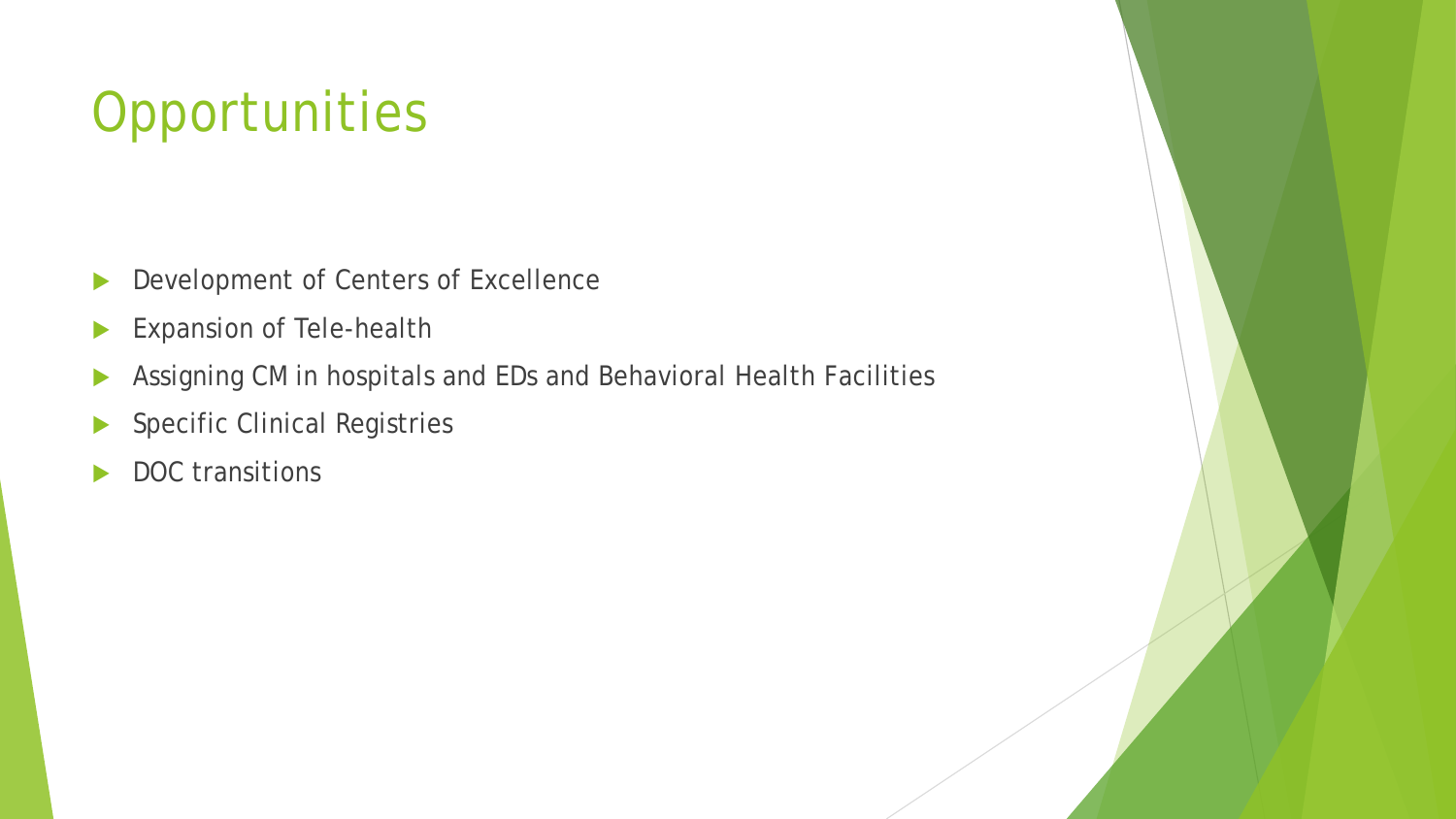#### **Threats**

- Resources constraints housing, transportation
- Poverty
- Geography unique regional populations and barriers
- Access to care
- Silos of care
- Bifurcated systems
- Unnecessary utilization of costly services
- **Attribution**
- Funding model changes
- Changing requirements
- Access to Electronic medical records
- Threats to rural hospitals and care
- SUD / 42 CFR
- Homelessness
- Lack of resources for social determinants